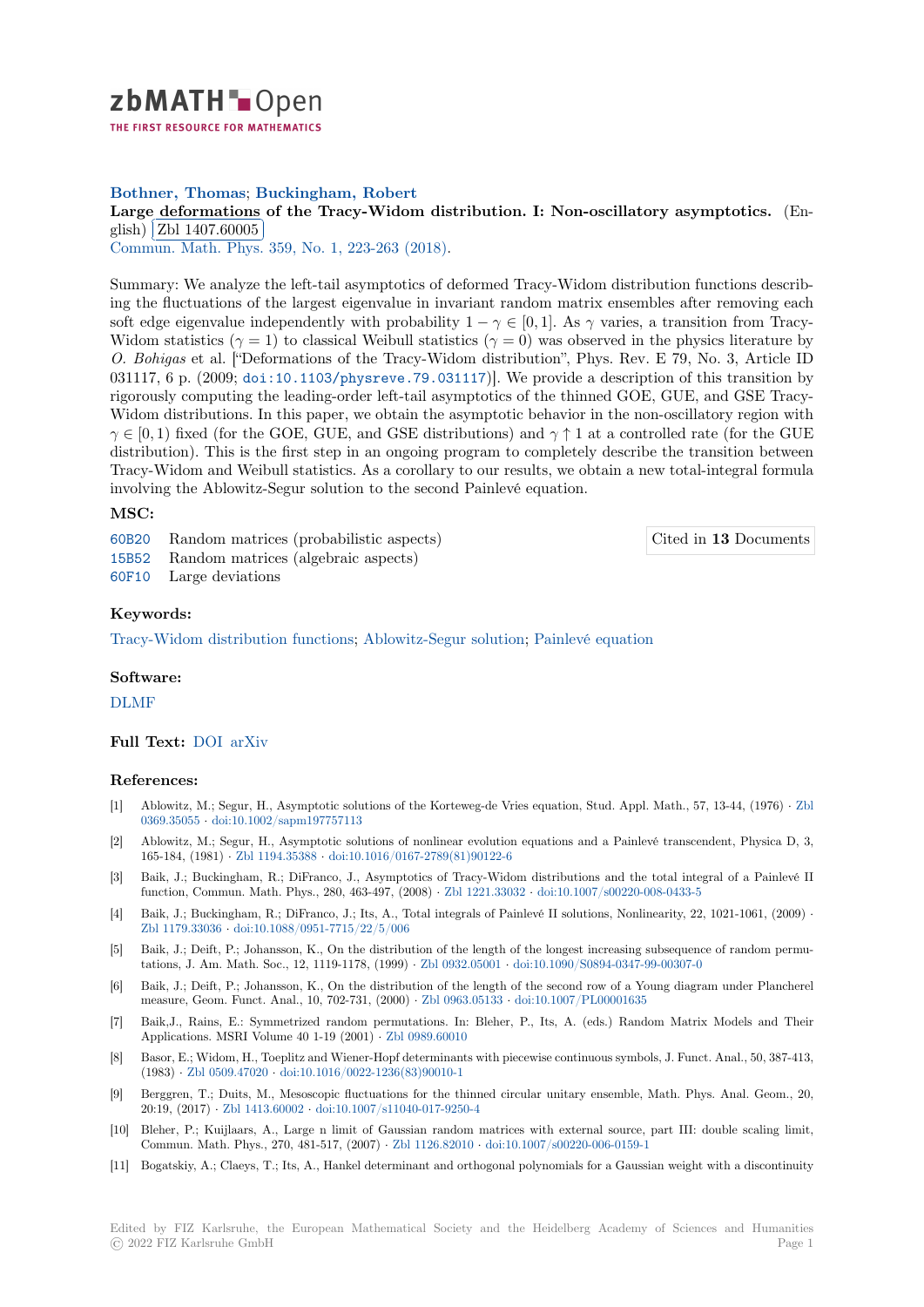at the edge, Commun. Math. Phys., 347, 127-162, (2016) *·* Zbl 1371.33034 *·* doi:10.1007/s00220-016-2691-y

- [12] Bohigas, O.; Carvalho, J.; Pato, M., Deformations of the Tracy-Widom distribution, Phys. Rev. E, 79, 031117, (2009)*·* doi:10.1103/PhysRevE.79.031117
- [13] Bohigas, O.; Pato, M., Missing levels in correlated spectra, Phys. Lett. B, 595, 171-176, (2004)*·* doi:10.1016/j.physletb.2004.05.065
- [14] Bohigas, O.; Pato, M., Randomly incomplete spectra and int[ermediate statis](https://zbmath.org/1371.33034)ti[cs, Phys. Rev. E, 74, 036212, \(20](https://dx.doi.org/10.1007/s00220-016-2691-y)06)*·* doi:10.1103/PhysRevE.74.036212
- [15] Bornemann, F.; Forrester, P.; Mays, A., Finite size effects for spacing distributions in random matrix theory: circular ensembles [and Riemann zeros, Stud. Appl. M](https://dx.doi.org/10.1103/PhysRevE.79.031117)ath., 138, 401-437, (2017) *·* Zbl 1368.81080 *·* doi:10.1111/sapm.12160
- [16] Borodin, A.; Okounkov, A.; Olshanski, G., Asymptotics of Plancherel measures for symmetri[c groups, J. Am. Math. Soc., 13,](https://dx.doi.org/10.1016/j.physletb.2004.05.065) 481-515, (2000) *·* Zbl 0938.05061 *·* doi:10.1090/S0894-0347-00-00337-4
- [17] Borot, G.; Nadal, C., Right tail asymptotic expansion of Tracy-Widom beta laws, Random Matrices Theory Appl., 1, 1250006, (2012) *·* Zbl 1266.60047 *·* doi:10.1142/S2010326312500062
- [18] Bothner, T., Transition asymptotics for the Painlevé II transcendent, Duke Math. J., 166, 205-324, (2017) *·* Zbl 1369.34107 *·* doi:10.1215/0012[7094-3714650](https://zbmath.org/0938.05061)
- [19] Bothner, T., From gap probabilities in random matrix theory to eigenvalue expansions, J. Phys. A Math. Theor., 49, 075204, (2016) *·* [Zbl 1342.60007](https://zbmath.org/1266.60047) *·* [doi:10.1088/1751-8113/49/7/075](https://dx.doi.org/10.1142/S2010326312500062)204
- [20] Bothner, T., Buckingham, R.: Large deformations of the Tracy-Widom distribution II. Oscillatory asymptotic[s \(in preparation](https://zbmath.org/1369.34107)) *·* [Zbl 1407.60005](https://dx.doi.org/10.1215/00127094-3714650)
- [21] Bothner, T.; Deift, P.; Its, A.; Krasovsky, I., On the asymptotic behavior of a log gas in the bulk scaling limit in the presence of a varyin[g external poten](https://zbmath.org/1342.60007)ti[al I, Commun. Math. Phys., 337, 1397](https://dx.doi.org/10.1088/1751-8113/49/7/075204)-1463, (2015) *·* Zbl 1321.82027 *·* doi:10.1007/s00220-015-2357-1
- [22] Bothner, T.; Deift, P.; Its, A.; Krasovsky, I., On the asymptotic behavior of a log gas in the bulk scaling limit in the presence o[f a varying exte](https://zbmath.org/1407.60005)rnal potential II, Oper. Theory Adv. Appl., 259, 213-234, (2017) *·* Zbl 1382.82014 *·* doi:10.1007/978-3-319- 49182-012
- [23] Bothner, T.; Its, A., Asymptotics of a cubic sine kernel determinant, St. Peter[sb. Math. J., 26](https://zbmath.org/1321.82027), 22-92, (2014) *·* [Zbl 1318.82015](https://dx.doi.org/10.1007/s00220-015-2357-1)
- [24] Budylin, A.; Buslaev, V., Quasiclassical asymptotics of the resolvent of an integral convolution operator with a sine kernel on a finite interval, Algebra Anal., 7, 79-103, (1995) *·* Zbl 0862.35148
- [25] [Claeys, T.](https://dx.doi.org/10.1007/978-3-319-49182-0_12); Its, A.; Krasovsky, I., Higher-order analogues of the Tracy-Widom distribution and the Painlevé II hierarchy, Commun. Pure. Appl. Math., 63, 362-412, (2010) *·* Zbl 1198.34191 *·* doi:10.1002/cpa.20277
- [26] Charlier, C.; Claeys, T., Thinning and conditioning of the circular unitary ensemble, Random Matrics Theory Appl., 6, 1750007, (2017) *·* Zbl 1386.60025 *·* doi:10.1142/S20[10326317500071](https://zbmath.org/0862.35148)
- [27] Deift, P.; Its, A.; Krasovsky, I., Asymptotics of the Airy-kernel determinant, Commun. Math. Phys., 278, 643-678, (2008) *·* Zbl 1167.15005 *·* doi:10.1007/s00220-007-0409-x
- [28] Deift, P.; Its, A.; Krasovsky, I.; Zhou, X., The Widom-Dyson constant for the gap probability in random matrix theory, J. Comput. Appl. [Math., 202, 26-47](https://zbmath.org/1386.60025), (2007) *·* [Zbl 1116.15019](https://dx.doi.org/10.1142/S2010326317500071) *·* doi:10.1016/j.cam.2005.12.040
- [29] Deift, P.; Zhou, X., A steepest descent method for oscillatory Riemann-Hilbert problems. asymptotics for the mkdv equation, [Ann. Math., 13](https://zbmath.org/1167.15005)7, [295-368, \(1993\)](https://dx.doi.org/10.1007/s00220-007-0409-x) *·* Zbl 0771.35042 *·* doi:10.2307/2946540
- [30] Dieng, M., Distribution functions for edge eigenvalues in orthogonal and symplectic ensembles: Painlevé representations, Int. Math. Res. Not., 37, 2263-2287, (2005) *·* Z[bl 1093.60009](https://zbmath.org/1116.15019) *·* d[oi:10.1155/IMRN.2005.2263](https://dx.doi.org/10.1016/j.cam.2005.12.040)
- [31] Dyson, F., Fredholm determinants and inverse scattering problems, Commun. Math. Phys., 47, 171-183, (1976) *·* Zbl 0323.33008 *·* doi:10.1007/BF01608375
- [32] Ehrhardt, T., Dyson's constant in the asymptotics of the Fredholm determinant of the sine kernel, Commun. Math. Phys., 262, 317-341, (2006) *·* Zbl 1113.82030 *·* d[oi:10.1007/s002](https://zbmath.org/1093.60009)2[0-005-1493-4](https://dx.doi.org/10.1155/IMRN.2005.2263)
- [33] Ehrhardt, T., Dyson's constants in the asymptotics of the determinants of Wiener-Hopf-Hankel operators with [the sine kernel,](https://zbmath.org/0323.33008) [Commun. Math. Phys., 27](https://dx.doi.org/10.1007/BF01608375)2, 683-698, (2007) *·* Zbl 1135.47023 *·* doi:10.1007/s00220-007-0239-x
- [34] Forrester P.: Log-Gases and Random Matrices. Princeton University Press, Princeton (2010) *·* Zbl 1217.82003
- [35] Forrester, P., Hard an[d soft edge spacin](https://zbmath.org/1113.82030)[g distributions for random matri](https://dx.doi.org/10.1007/s00220-005-1493-4)x ensembles with orthogonal and symplectic symmetry, Nonlinearity, 19, 2989-3002, (2006) *·* Zbl 1120.15018 *·* doi:10.1088/0951-7715/19/12/015
- [36] Forrester, P.; Mays, A., Finite size corrections [in random mat](https://zbmath.org/1135.47023)ri[x theory and odlyzko's data set](https://dx.doi.org/10.1007/s00220-007-0239-x) for the Riemann zeros, Proc. R. Soc. A, 471, 20150436, (2015) *·* Zbl 1371.11130 *·* doi:10.1098/rspa.2015.0436
- [37] Hastings, S.; McLeod, J., A boundary value problem associated with the second Painlevé transcendent and the Korteweg-de Vries equation, Arch. Ration. Mech. [Anal., 73, 31-51](https://zbmath.org/1120.15018), (1980) *·* [Zbl 0426.34019](https://dx.doi.org/10.1088/0951-7715/19/12/015) *·* doi:10.1007/BF00283254
- [38] Its, A.; Izergin, A.; Korepin, V.; Slavnov, N., Differential equations for quantum correlation functions, Int. J. Mod. Phys. B, 4, 1003-1037, (1990) *·* Zbl 0719.35091 *·* [doi:10.1142](https://zbmath.org/1371.11130)/[S0217979290000504](https://dx.doi.org/10.1098/rspa.2015.0436)
- [39] Its, A.; Krasovsky, I., Hankel determinant and orthogonal polynomials for the Gaussian weight with a jump, Contemp. Math., 458, 215-247, (2008) *·* Zbl 1163.15027 *·* doi:10.1090/conm/458[/08938](https://zbmath.org/0426.34019)
- [40] Illian, J., Penttinen, A., Stoyan, H., Stoyan, D.: Statistical Analysis and Modelling of Spatial Point Patterns. Wiley, (2008) *·* Zbl 1197.62135
- [41] Johansson, K., Shape fluctuations and random matrices, Commun. Math. Phys., 209, 437-476, (2000) *·* Zbl 0969.15008 *·* doi:10.1007/s00220005[0027](https://zbmath.org/1163.15027)
- [42] Johansson, K., Discrete orthogonal polynomial ensembles and the Plancherel measure, Ann. Math., 153, 259-296, (2001) *·* Zbl